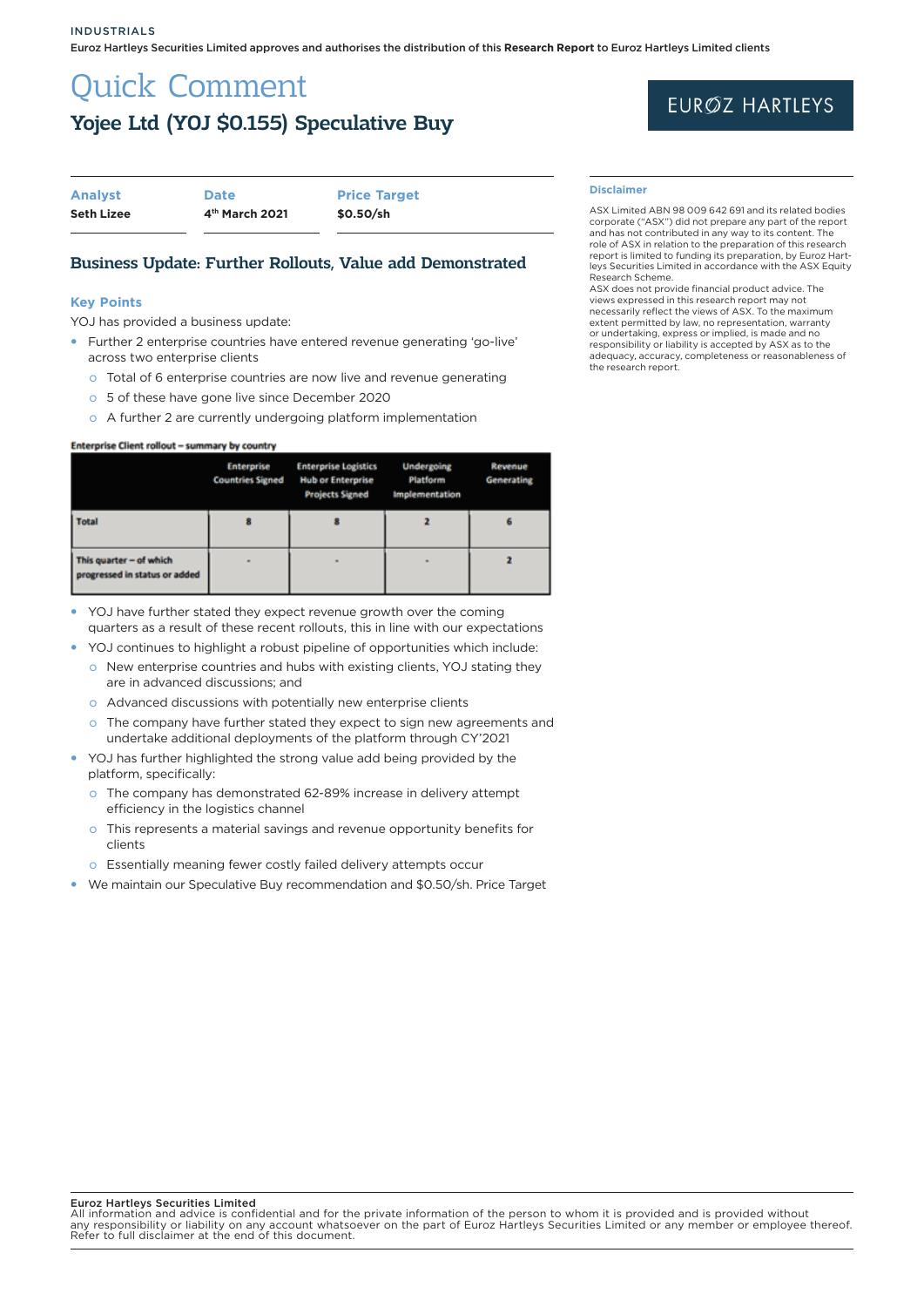Euroz Hartleys Securities Limited approves and authorises the distribution of this **Research Report** to Euroz Hartleys Limited clients

# Quick Comment Yojee Ltd (YOJ \$0.155) Speculative Buy

### EURØZ HARTLEYS

### **Investment Thesis**

YOJ continues to deliver on its platform rollouts, announcing 2 enterprise countries have entered revenue generating 'go-live' phase, this brings the total to 6, 5 more than December 2020. Going forward we look towards continued rollout successes and significant transaction volume growth in coming quarters from these recent and coming rollouts. In parallel, YOJ continues to provide commentary on a strong pipeline of additional opportunities to expand existing agreements and sign potentially new ones all together, the company stating they are in advanced discussions with multiple potential new enterprise clients. The business is funded for growth, boasting a solid balance sheet. The Global logistics industry accounts for +US\$9 trillion annually, parcel movements alone are forecasted to surpass 100 billion this year and double to 200 billion by 2025. Industry wide changes are creating new demands and issues driving rapid increases in digitisation. YOJs comprehensive cloud based logistics SaaS platform is well placed to solve these issues. YOJs recent agreements show growing demand for the platform, securing agreements with three major global logistics companies who have \$100 billion in combined revenues. The YOJ investment case is predicated on the rollout of its logistics platform with Geodis, Kuehne+Nagel, and Maersk's in parallel to signing new SaaS agreements, thereby growing revenue scale through rapidly increasing market share.

### **Yojee Ltd (YOJ)**

| <b>Share Price</b><br><b>Price Target</b><br>Valuation<br>Shares on issue | 0.155<br>0.50<br>0.50<br>1146 | A\$/sh<br>A\$/sh<br>A\$/sh<br>m(dil) | <b>Enterprise Value</b><br>Debt<br>Cash | 156.5<br>Nil<br>21.1 | $A\$\mathrm{/m}$<br>$\lambda$ \$/m<br>$A\frac{m}{2}$ |
|---------------------------------------------------------------------------|-------------------------------|--------------------------------------|-----------------------------------------|----------------------|------------------------------------------------------|
| <b>Market Capitalisation</b>                                              | 177.6                         | A\$m                                 |                                         |                      |                                                      |

Euroz Hartleys Securities Limited

All information and advice is confidential and for the private information of the person to whom it is provided and is provided without<br>any responsibility or liability on any account whatsoever on the part of Euroz Hartley